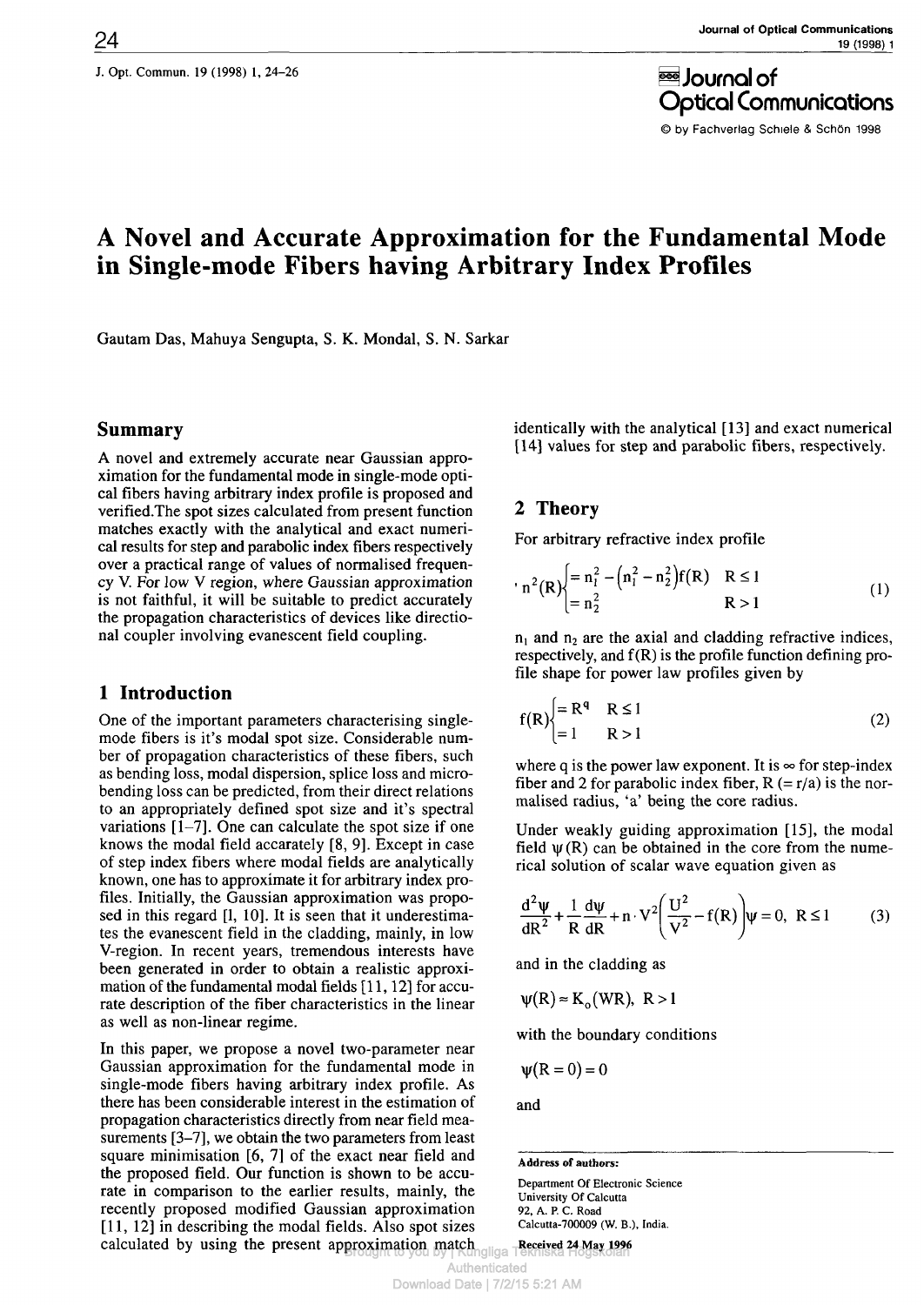$$
\left[\frac{\Psi'(R)}{\Psi(R)}\right]_{R=1} = \frac{-WK_1(W)}{K_0(W)}
$$
\n(4)

U,W and V being the conventional normalised fiber parameters.

We consider the exact fields of a step index fiber as our standard, which are easily and directly available from the analytical solution of (3) and are given by

$$
\Psi(R) \begin{cases} = J_o(UR) & R \le 1 \\ = \frac{J_o(U)K_o(WR)}{K_o(W)} & R > 1 \end{cases}
$$
 (5)

in terms of Bessel and modified Bessel functions.

However, as stated above, one tries to seek a suitable function for approximating the fundamental mode. Keeping in mind that the field behaves more or less like a Gaussian in the core and exponential in the cladding and that such functions are relatively much simpler for calculating various propagation characteristics like splice loss etc., we propose a novel function as our trial field approximating the fundamental mode in arbitrary index fibers [16]

$$
\Psi(R) \begin{cases}\n= e^{-\frac{1}{2}(R/R_0)^{(2+p)}} & R \le R_0 \\
= \left(\frac{R_0}{R}\right)^{\frac{1}{2}} e^{-\frac{1}{2}(R/R_0)^{(1+p)}} & R > R_0\n\end{cases}
$$
\n(6)

Here  $R_0$  and p are the two optimization parameters to be obtained by a simple least square fitting procedure.  $R_o (= r_o/a)$  and  $r_o$  behave like the normalised and physical spot sizes, respectively.

We call this a 'near' Gaussian approximation because in the near core region the field is Gaussian for  $p = 0$ . The substitution  $p = 0$  will make the field modified Gaussian as that proposed in [12], being a Gaussian for  $R < R_0$  and modified exponential for  $R > R_0$ . Thus the inclusion of the parameter p is shown to give an increased accuracy over the previous approximation.The continuity of the proposed near Gaussian field and its derivatives at  $R = R_0$  is also checked.

With the field function in (6), we compute the Petermann I [14] spot size from the expression given as

$$
W_o^2 = \frac{\int_0^\infty \psi^2(R)R^3 dR}{\int_0^\infty \psi^2(R)R dR}
$$
 (7)

and obtain

$$
W_o^2 = R_o^2 \left[ \frac{\frac{1}{2+p} \gamma \left( \frac{4}{2+p}, 1 \right) + \frac{1}{1+p} \Gamma \left( \frac{3}{1+p}, 1 \right)}{\frac{1}{2+p} \gamma \left( \frac{2}{2+p}, 1 \right) + \frac{1}{1+p} \Gamma \left( \frac{1}{1+p}, 1 \right)} \right] (8)
$$

in terms of incomplete gamma functions.

In case of step index fiber, the spot size is analytically obtained from (7) by using the analytical fields in (5) and is given as

$$
W_o^2 = \frac{2}{3} \left[ \frac{J_o(U)}{U J_1(U)} + 0.5 + \frac{1}{W^2} - \frac{1}{U^2} \right]
$$
(9)

Then we compare the spot size obtained from (8) for  $q = \infty$  with (9). The test and validity of our approximation is described in the next section.

### **3 Results and discussions**

In order to study the feasibility and accuracy of the proposed field function, we take initially the step index fiber as a test case, as stated earlier. Since the Gaussian and similar other approximations are highly accurate in graded index fibers, we expect that, if the novel function works well in the case of step index profile, its applicability in other cases are obvious. Now for calculations, we simulate the values of the near field for the step index fiber from analytical expression of (5). To this data we apply the above fit procedure to obtain the parameters  $R_0$  and p and hence  $W_0$ . Figure 1 shows the simulated data (as crosses) and  $\psi(R)$  as obtained from near Gaussian fit (solid curve) along with a modified Gaussian fit [12] (broken lines) and purely Gaussian fit (dotted). The last two fits are obtained by applying the same fit procedure to the same simulated data. We present the curve for  $V = 1.4$ , a low V value where the field spread in the cladding behaves more like a non-Gaussian, as can be seen from the figure. The near Gaussian approximation gives the modal field identically coinciding with the analytical curve over the entire region and is superior to the other two approximations. The same



Figure 1: The modal field ψ as a function of normalised radius R for a step index fiber with  $V = 1.4$ 

Brought to you by | Kungliga Tekniska Högskolan **Authenticated** Download Date | 7/2/15 5:21 AM